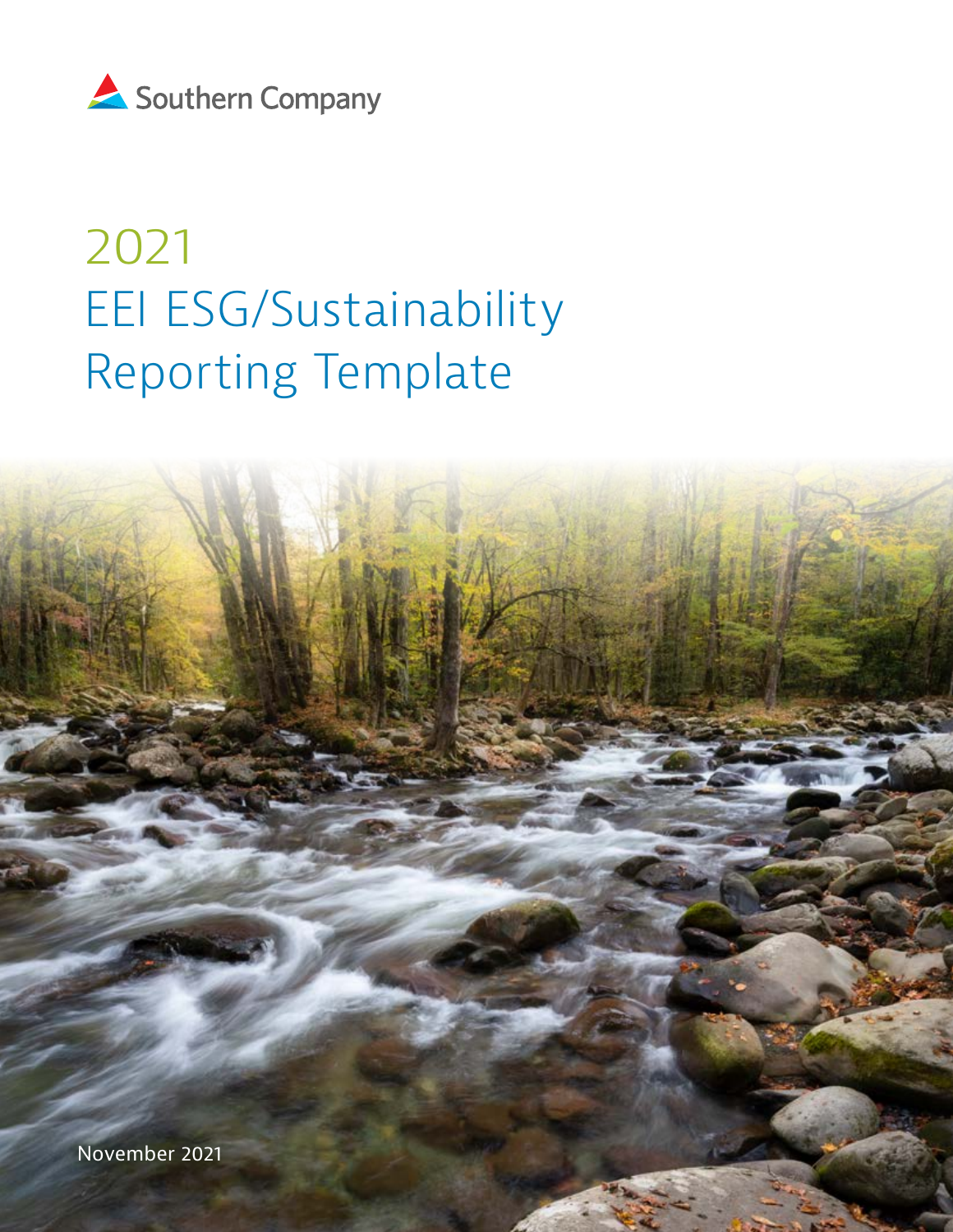#### Introduction

As Southern Company works to achieve a net zero carbon future, we remain committed to our core principles of providing clean, safe, reliable and affordable energy to our customers and communities. Southern Company's commitment to delivering energy and energy solutions includes conserving and protecting the environment for today and future generations. We endeavor to actively engage all our stakeholders – including customers and stockholders – in a productive, transparent conversation about how we are strategically planning for the future while delivering value and growth.

*Southern Company is a holding company that conducts its business through its subsidiaries. Accordingly, unless the context otherwise requires, references in this document to Southern Company's operations, such as generating activities, greenhouse gas (GHG) emissions, customers and employment practices, refer to those operations conducted through its subsidiaries.*

*Occasionally, due to timing of data reports, additional information becomes available after report issuance. In these cases, we strive to update both current and prior data points when appropriate. Southern Company seeks to provide the most recent and accurate data in each of its voluntary sustainability reports.*

#### ESG Strategy

We are fixed on the idea of "yes, and...." Yes, we acknowledge the challenge of net zero, and we are committed to finding solutions. Our path toward net zero includes continued coal transition, utilization of natural gas to enable fleet transition, aggressively growing our investment in renewable energy, modernizing the grid, bringing online the first new nuclear generating units in a generation, solving energy challenges through robust research and development (R&D), incorporating negative carbon solutions and investing in energy efficiency for savings on both sides of the meter.

#### Our Net Zero Goal

In May 2020, we updated our long-term GHG emissions reduction goal for our electric and gas operations to net zero GHG emissions by 2050 with an interim goal of reducing emissions by 50% by 2030 (as compared to 2007). We currently expect to consistently achieve our interim 50% reduction goal as early as 2025. Read more about our plan for a clean energy future: [Southern Company](https://www.southerncompany.com/clean-energy/net-zero.html)  [Net Zero](https://www.southerncompany.com/clean-energy/net-zero.html)

# Making progress toward our decarbonization goals

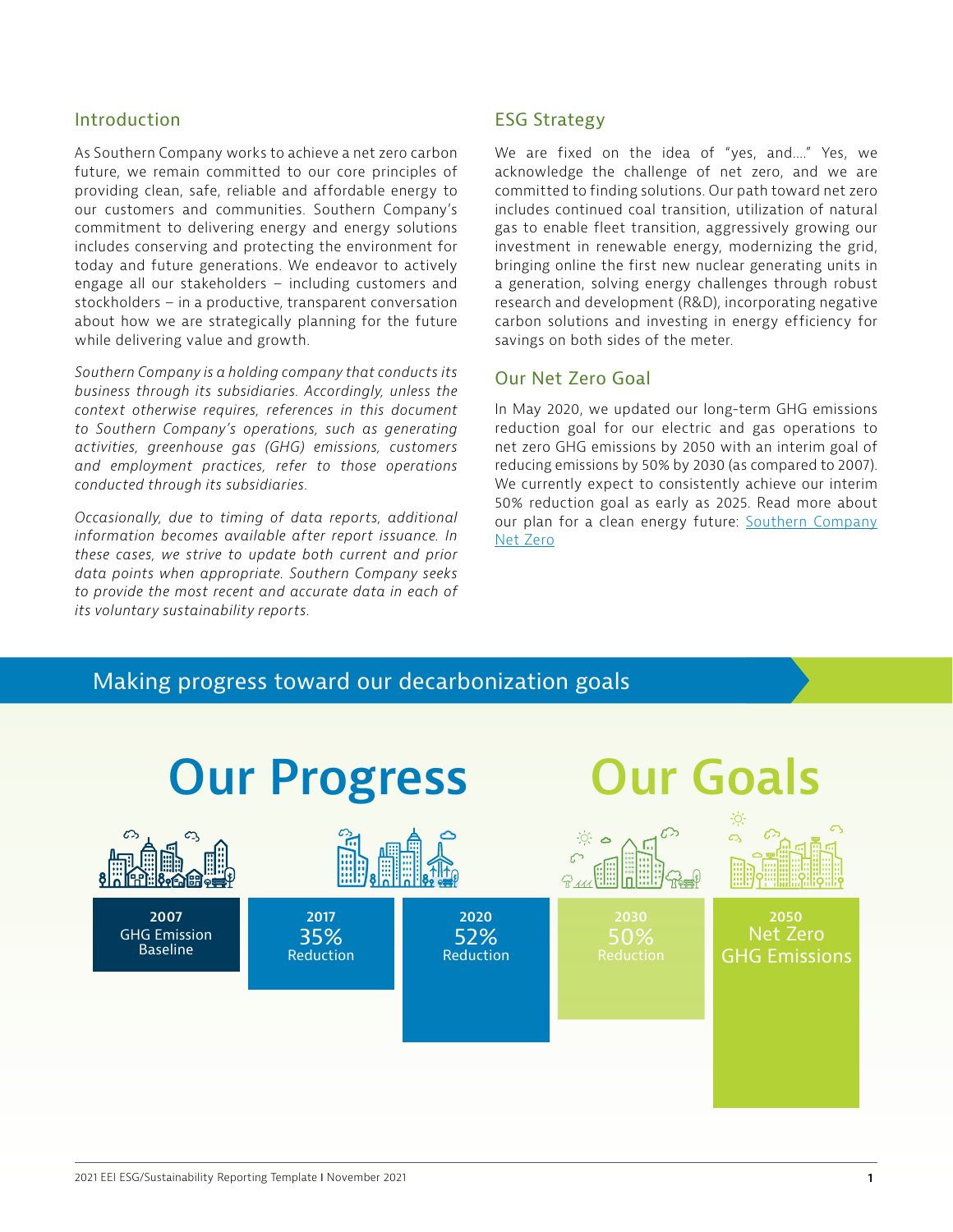

It should be noted when the Southern Company system's retail electric utility subsidiaries purchase energy from or build renewable generation sources, if they have the right to the RECs associated with these resources, they retain the ability to use the RECs to serve their customers with renewable energy or sell the RECs, either bundled with energy or separately, to third parties for the benefit of customers.

\* Annual energy mix represents all of the energy the Southern Company system uses to serve its retail and wholesale customers during the year. It is not meant to represent delivered energy mix to any particular retail customer or class of customers. Annual energy mix percentages include non-affiliate power purchase agreements. Renewables/other category includes wind,solar, hydro, biomass and landfill gas.

#### Investing in the Future

We are one of the only U.S. utilities pursuing an "all of the above" net zero energy strategy. Developing and maintaining a diversified energy portfolio is essential to successfully reducing emissions while also maintaining reliability and affordability for our customers.

In our state-regulated service territories, we work with Public Service Commissions to ensure that we can continue to provide clean, safe, reliable and affordable energy. By utilizing our scenario planning process and working through our regulators to make decisions in the best interest of our customers, we help to minimize risk in our investment decisions. Our 2018 report [Planning for](https://www.southerncompany.com/content/dam/southerncompany/pdfs/about/governance/reports/Planning-for-a-low-carbon-future_PDF4.pdf)  [a low-carbon future](https://www.southerncompany.com/content/dam/southerncompany/pdfs/about/governance/reports/Planning-for-a-low-carbon-future_PDF4.pdf) provides additional details on the resource planning process.

The scenario planning process has been instrumental in our decisions to economically retire coal units, add zerocarbon capacity in the form of renewables and nuclear and add more efficient natural gas capacity to our portfolio. Since 2007, we have significantly transformed the Southern Company system's electricity generation mix, with coal decreasing from 69% to 17% and renewables/ other increasing from 1% to 15% of our annual energy mix.

We are committed to transparency in our natural gas operations and provide a robust discussion of the role of natural gas in our 2020 report [Implementation and action](https://www.southerncompany.com/content/dam/southerncompany/pdfs/about/governance/reports/Net-zero-report_PDF1.pdf?_ga=2.145777332.1623928877.1628112323-322320198.1619197787) [towards net zero.](https://www.southerncompany.com/content/dam/southerncompany/pdfs/about/governance/reports/Net-zero-report_PDF1.pdf?_ga=2.145777332.1623928877.1628112323-322320198.1619197787)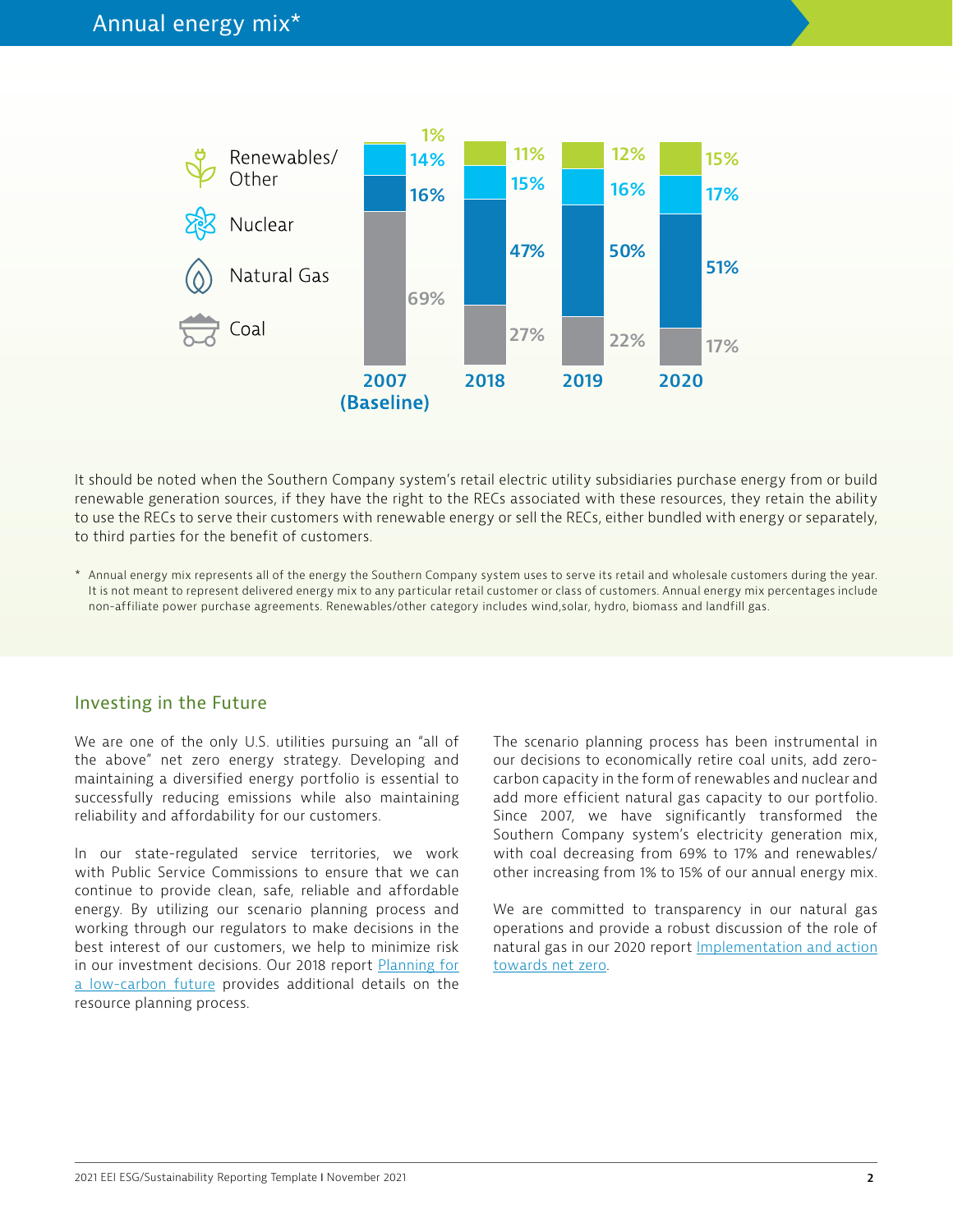This graphic illustrates potential ways natural gas distribution companies can help facilitate an economy-wide net zero carbon future. The extent of the timing and application of each of these examples is uncertain, but we believe it is critical to invest in R&D and recognize the benefits of natural gas and the potential opportunities for natural gas infrastructure to support GHG emission reduction goals across the value chain and economy-wide.



# Future of Energy

Southern Company remains committed to finding technology solutions for a carbon-constrained future. As an industry leader in R&D for [over 50 years](https://www.southerncompany.com/innovation/research-and-development.html), Southern Company is well-positioned to facilitate the transition to a net zero future. The commitment to a net zero future will demand the development of transformational technology solutions and their integration throughout our business. Our focus is to deliver technologies that reduce GHG emissions while also increasing customer value and providing affordable energy. Read more about Southern Company's commitment to **Innovation**.

To help us develop and execute an effective strategy for growing Southern Company Gas' renewable natural gas (RNG) capabilities, we developed in 2020 a new department dedicated to our RNG strategy. RNG is a sustainable and interchangeable substitute for geologic natural gas. It is an energy source that is considered carbon neutral at the point of use, that can be derived from existing waste streams, such as those at farms, landfills and water resources recovery facilities, or produced with renewable electricity. RNG sources from agriculture and waste management provide cross-sector environmental benefits. Visit [Southern Company Gas' Sustainability](https://sustainability.southerncompanygas.com) [Magazine](https://sustainability.southerncompanygas.com) for more about how we think about supporting a net zero future.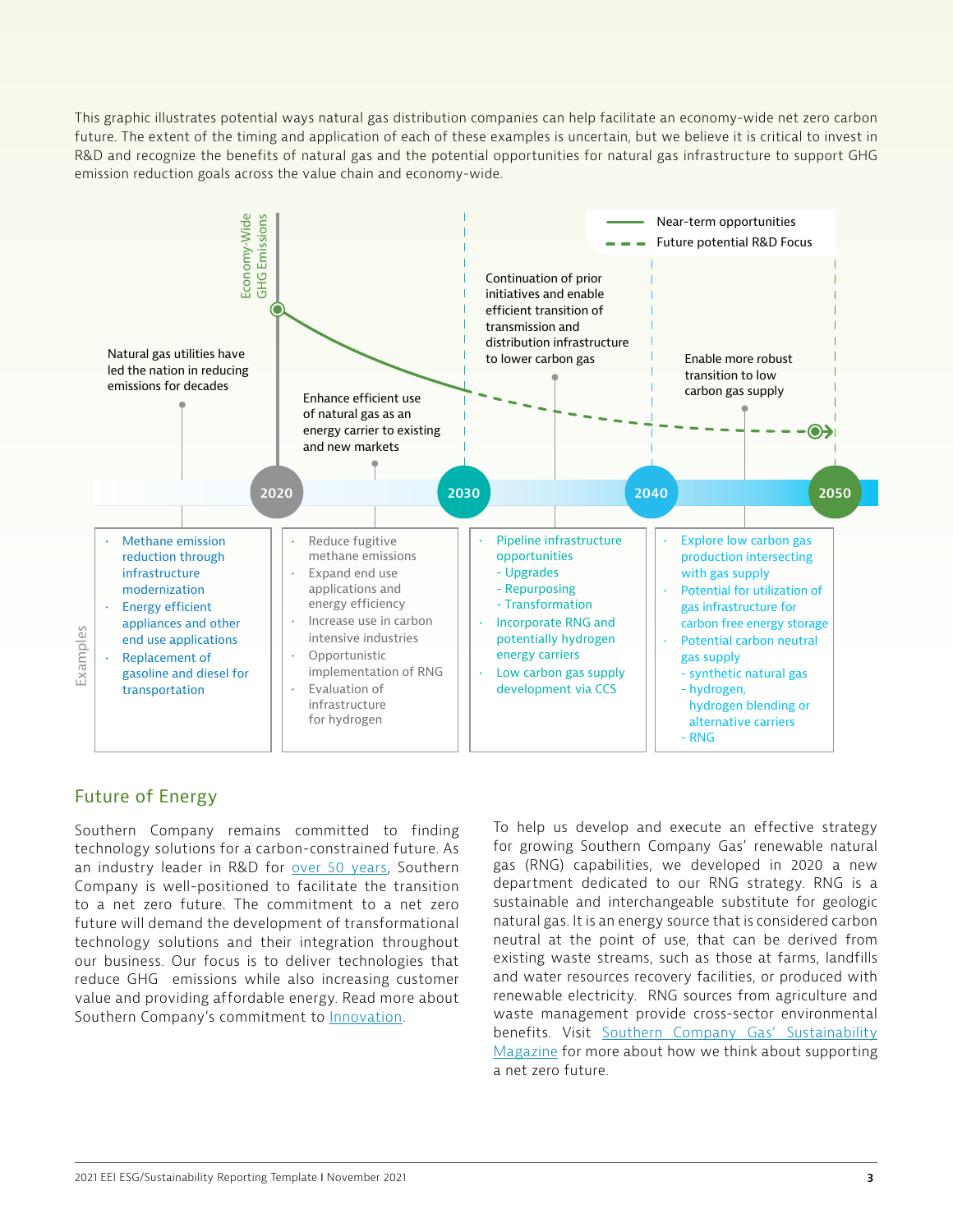### Reducing Our Environmental Footprint

Southern Company is committed to emissions reductions through customer energy efficiency programs, alternative fuels and electrification for transportation and other customer sustainability programs. Our reports, [Planning](https://www.southerncompany.com/content/dam/southerncompany/pdfs/about/governance/reports/Planning-for-a-low-carbon-future_PDF4.pdf?_ga=2.141634354.1623928877.1628112323-322320198.1619197787) [for a low-carbon future](https://www.southerncompany.com/content/dam/southerncompany/pdfs/about/governance/reports/Planning-for-a-low-carbon-future_PDF4.pdf?_ga=2.141634354.1623928877.1628112323-322320198.1619197787) and [Implementation and action](https://www.southerncompany.com/content/dam/southerncompany/pdfs/about/governance/reports/Net-zero-report_PDF1.pdf?_ga=2.145777332.1623928877.1628112323-322320198.1619197787)  [towards net zero,](https://www.southerncompany.com/content/dam/southerncompany/pdfs/about/governance/reports/Net-zero-report_PDF1.pdf?_ga=2.145777332.1623928877.1628112323-322320198.1619197787) detail Southern Company's efforts in the development and execution of solutions to reduce GHG emissions.

Conserving natural resources is important to Southern Company, which is why we have managed land for natural water filtration, flood buffering, soil health, biodiversity and climate resilience benefits for many years. Paired with our other GHG-reducing efforts, natural sequestration can serve as a sink to reduce atmospheric carbon dioxide concentrations. Southern Company is evaluating deploying additional natural carbon sequestration solutions to meet a net zero carbon future including: afforestation, avoided deforestation and land management practices.

Our efforts to maintain safe, reliable service have also enabled us to minimize our environmental impact. Over more than 20 years, Southern Company Gas worked closely with state commissioners to strategically invest more than \$2 billion in infrastructure replacements and improvements that reduced the annual methane emissions from its natural gas distribution companies over that time period by 50%. This accomplishment was achieved while experiencing over 20% growth in the distribution system. In addition to providing tremendous reliability and safety benefits, these infrastructure improvement efforts allow Southern Company Gas distribution to deliver natural gas at over 99% efficiency.

Southern Company Gas participates in efforts and organizations including:

One Future: As a founding member of Our Nation's Energy (ONE) Future, we support reducing fugitive methane emissions across the entire natural gas supply chain (from production through consumption) to 1% or less. Based on ONE Future's methodology, our natural gas distribution operations' fugitive methane intensity for 2020 is only 0.181%, well below ONE Future's 2025 goal of 0.44% for local distribution companies.

EPA's Gas STAR: For nearly three decades, Southern Company Gas has reported natural gas methane emissions through Environmental Protection Agency's (EPA) Gas STAR voluntary reporting program.

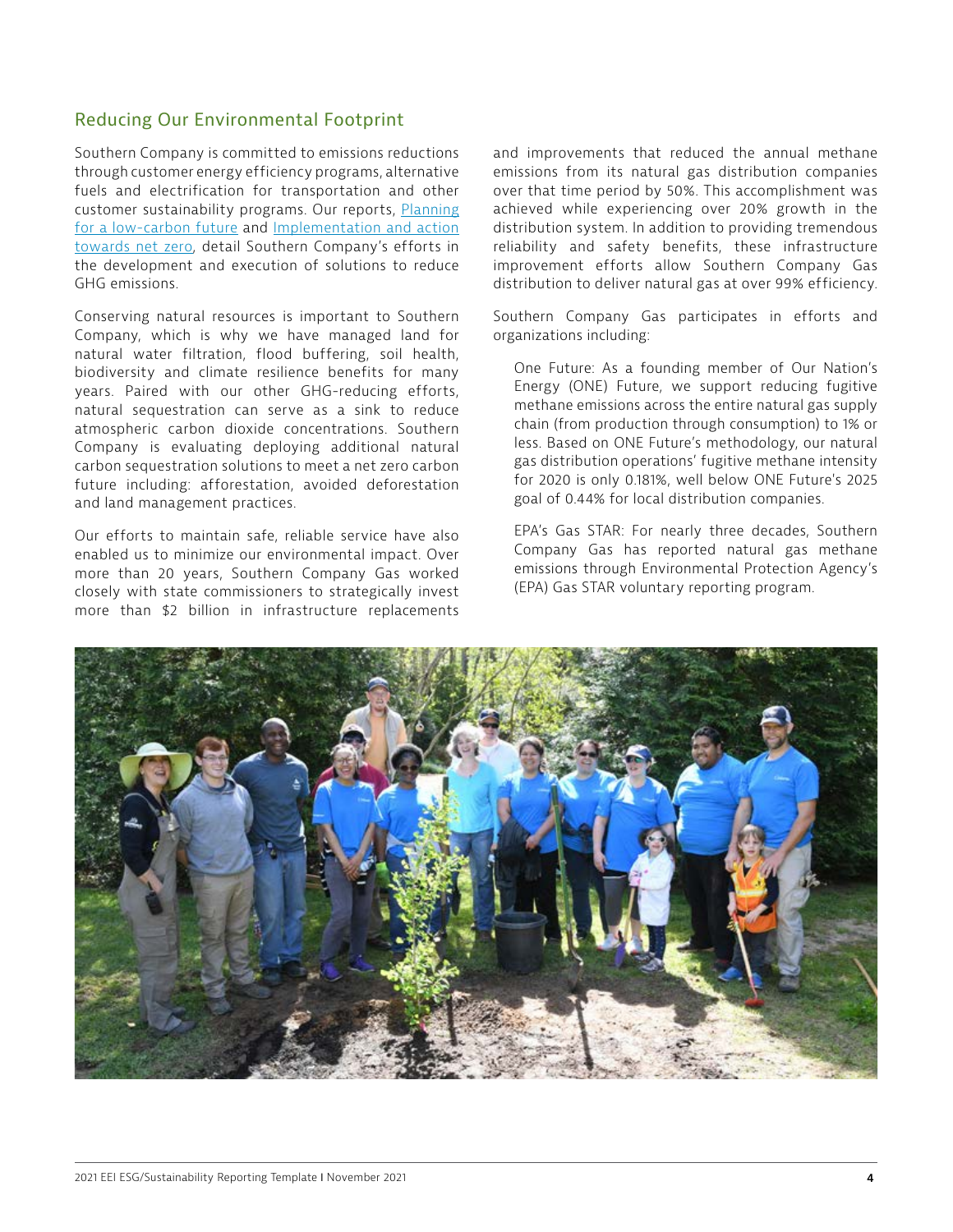### Employees and Communities

Valuing and developing employees is one of Southern Company's top priorities. Our human capital pillars include:

- ▶ Diversity, Equity and Inclusion (DEI) Diversity makes us stronger and provides a competitive advantage
- > Rewards & Well-Being Total Rewards strategy provides physical, financial and emotional well-being
- ▶ Talent Development Talent Development is key to leadership readiness, employee engagement and retention
- > Workforce Sustainability We focus on having the right people with the right skills who are trained to perform their jobs safely to meet current and future business requirements
- > Community A community-focused business model is important to our long-term success

Southern Company is focusing on our [Be the Change](http://southerncompany.info/bethechange/?_ga=2.130861063.944163689.1629901664-1714970040.1629208903) program to outline our key efforts in DEI around Talent, Culture, Community, Political Engagement and Suppliers. In 2020, Southern Company, along with our large Prime Ash Pond and Hydro Modernization suppliers, have created the Economic Impact & Advocacy Program (EIAP). The goal of EIAP is create substantial and sustainable economic impact in our communities by utilizing our major suppliers to build the capacity of local, small and diverse businesses in support of these projects through mentorship and project opportunities.

Southern Company and its subsidiaries have committed to a \$50 million, multi-year investment in its service territories' historically black colleges and universities (HBCUs). This investment will support career readiness of students by providing them with scholarships, internships, leadership development, access to technology, and innovation. As part of this commitment, Southern Company and Apple Inc. joined educators and community stakeholders in a partnership to launch the Propel Center, a new digital learning hub, business incubator, and global innovation headquarters in Atlanta, Georgia for students of HBCUs.

Learn more about how we [invest in our employees and](https://www.southerncompany.com/about/company-values.html) [communities.](https://www.southerncompany.com/about/company-values.html)

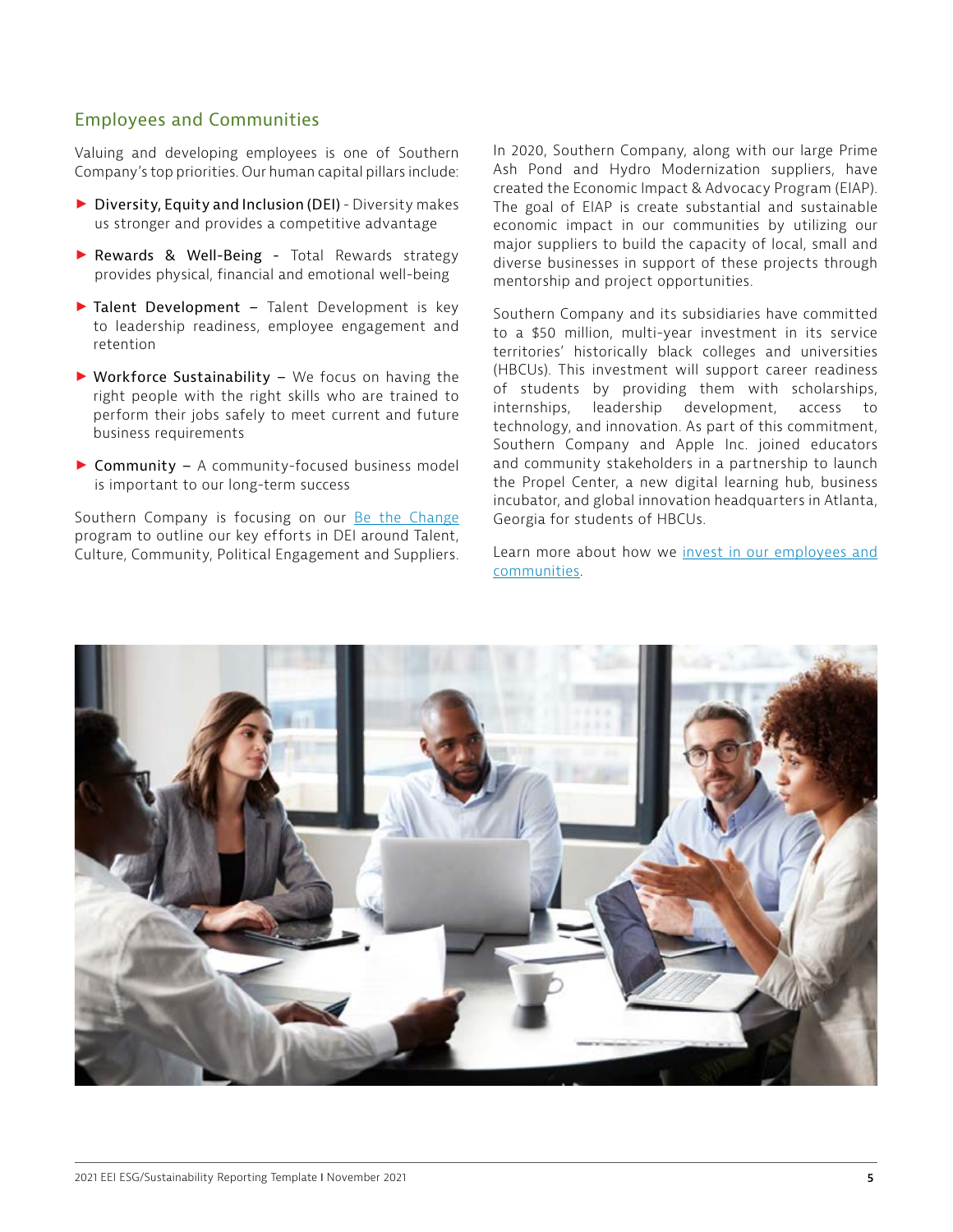# Our Leadership across the Value Chain

In addition to our net zero GHG commitment, we are also focused on sustainability across the value-chain.



#### This is demonstrated through our work:

- > Increasing our Minority Business Enterprise spend to 20% and total diverse spend to 30% by 2025 and developing and doing business with more Black-owned businesses in our industry and communities.
- > Exploring opportunities to source next generation natural gas from natural gas suppliers committed to emission reductions.
- > Investing in energy efficient and low-carbon technologies through various partnerships, electrification initiatives and industry-leading research and development.
- > Expanding programs that empower our customers to take control of their emissions footprint.
- ▶ Offering energy and demand response programs.
- > Committing \$200 million over five years to advance racial equity and social justice in our communities. Three key pillars include education, criminal justice reform, and economic empowerment.

#### Just Transition

Southern Company has, in the best interest of customers, retired or converted to natural gas 73% of its coal units since 2010, and we expect to continue reducing coal capacity as market forces enable replacement with more economic low-carbon and zero-carbon resources. It has always been an imperative for Southern Company to prioritize the well-being of our employees, customers and communities. During a time of transition and transformation, the importance of this philosophy is magnified. Our goals are to keep employees through retraining or reassignment, to minimize economic disruption in our communities through the attraction of new businesses and redevelopment of retirement sites and to maintain clean, safe, reliable and affordable energy service for our customers.

#### Putting Safety First

Southern Company makes people a priority by practicing [Our Values](https://www.southerncompany.com/about/company-values.html), of which, [Safety is first.](https://www.southerncompany.com/our-community/safety.html) Our goal is to complete "every day, every job, safely." Safety begins with setting rigorous operating standards, providing our neighbors with natural gas and nuclear safety guidelines and following the latest public health protocols. This helps ensure a safe and secure environment for our employees who continue to serve on the frontlines, those working remotely and for the customers they all serve. By equipping our team members with the safety training, tools and resources necessary to keep our communities safe, they can respond when called upon.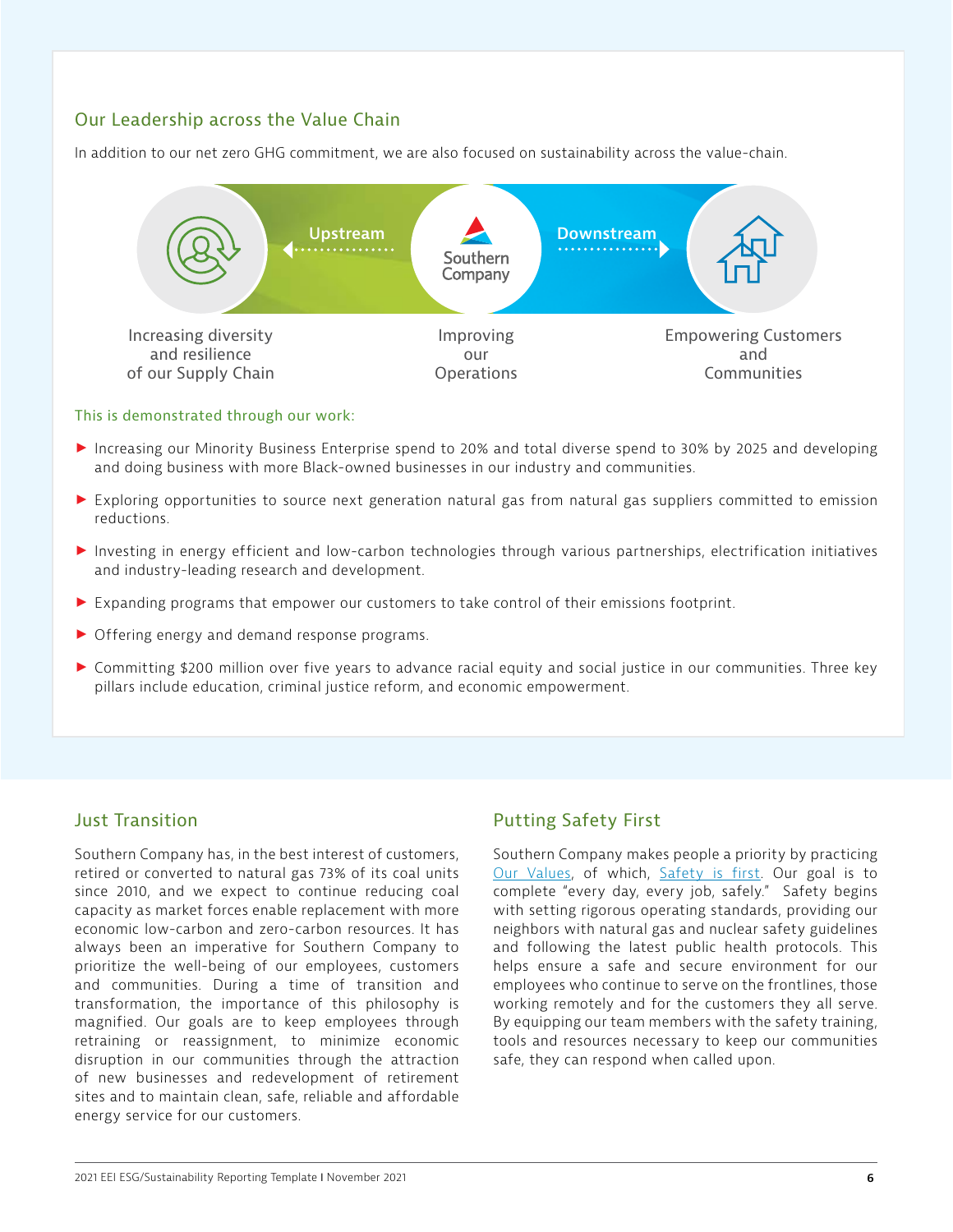#### Natural Gas Safety

*We continually monitor and perform regular inspections of our systems to help ensure safety, security, reliability and resiliency. We perform leakage surveys of our natural gas pipelines in accordance with and sometimes in exceedance of Federal Pipeline Safety Regulations. That means our gas transmission lines and business districts are surveyed annually and the remaining distribution pipelines are surveyed on either a three- or five-year schedule. Leakage surveys are conducted using a combination of aerial, vehicular, and foot surveys with electronic leak detection equipment. Additionally, we educate our customers and non-customers alike on the smell of natural gas so they can report instances of suspected leaks as another way of "surveilling" our systems for leakage.*

*Concerning leak repair protocols, leaks are monitored and repaired in accordance with federal and state regulatory requirements. Repairs on hazardous leaks are started immediately upon discovery. Non-hazardous leaks that have the potential to become hazardous are typically repaired in less than 6 months but no later than 12-15 months after discovery.*

*Southern Company Gas also participates in the American Gas Association (AGA) Peer Review program, a voluntary safety and operation practices program that allows participants to be reviewed by their peers, share leading practices and receive valuable feedback to help enhance safety and efficiencies.*

*Southern Company Gas leverages best-in-class technology to help ensure the safety of its system. For example, Southern Company Gas has partnered with Urbint to use Artificial Intelligence and machine learning to create a digital version of physical infrastructure that accounts for environmental risk factors that can contribute to damage. This information is then used to identify excavation locations and deploy intervention resources to prevent potential damages.* 

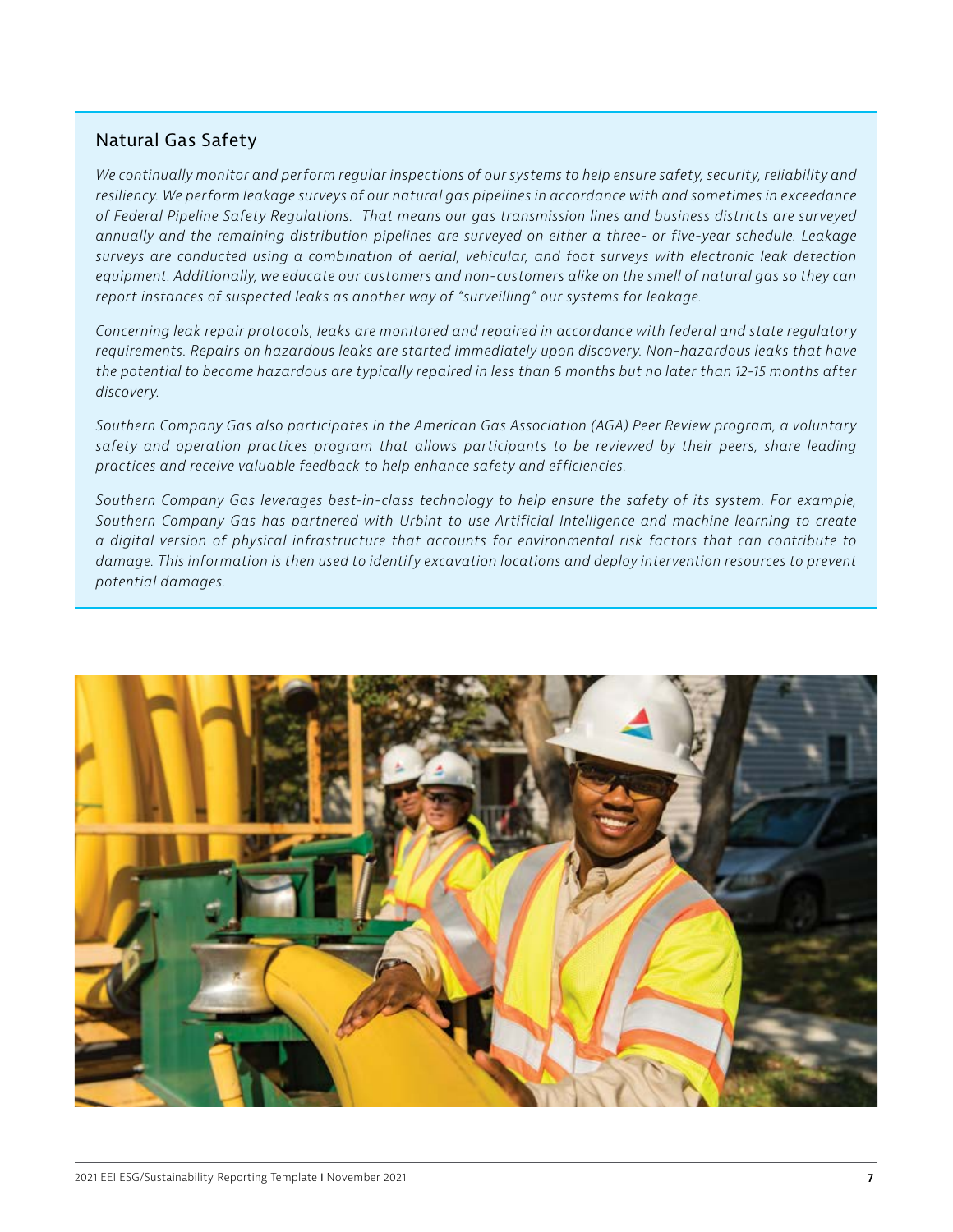#### Governance

Southern Company's Chairman/CEO has direct responsibility for climate-related issues including setting strategy and oversight of GHG emission reductions. Key elements of this responsibility include, for example, leading strategic resource planning and associated capital allocation, setting annual budgets, evaluating unregulated low-carbon and zero-carbon investments, leading climate-related risk assessments, investing in R&D and innovation and assessing climate-related controls and compliance. Details of the CEO's engagement with senior officers and Southern Company's Board of Directors are further outlined in the company's [2021 CDP](https://www.southerncompany.com/content/dam/southerncompany/pdfs/about/governance/reports/CDP-Climate-Disclosure-2021.pdf)  [Climate questionnaire response.](https://www.southerncompany.com/content/dam/southerncompany/pdfs/about/governance/reports/CDP-Climate-Disclosure-2021.pdf)

#### Compensation

In response to stockholder feedback, the Compensation and Management Succession Committee, working collaboratively with the Operations, Environmental and Safety Committee, implemented a CEO compensation metric beginning in 2019 that is aligned with our GHG emission reduction goals. The metric supports Southern Company's comprehensive decarbonization strategy, rewards the successful execution of key actions that transition the portfolio and recognizes the role and responsibility of the CEO in successful execution across the enterprise. The Committees shared a desire to implement a measurable, quantitative component that is aligned with our 2030 goal of 50% reduction in GHG emissions, as well as a qualitative component that incentivizes behaviors to get us to our 2050 goal. For details on the compensation program, see [Implementation and action towards net zero.](https://www.southerncompany.com/content/dam/southerncompany/pdfs/about/governance/reports/Net-zero-report_PDF1.pdf?_ga=2.145777332.1623928877.1628112323-322320198.1619197787) In addition, employees are incentivized to meet operational goals related to generation availability, transmission and distribution reliability, pipeline replacement projects, and natural gas leak response performance through the annual Performance Pay Program which all facilitate reduction in greenhouse gas emissions through efficient operation of units and direct reduction of emissions.

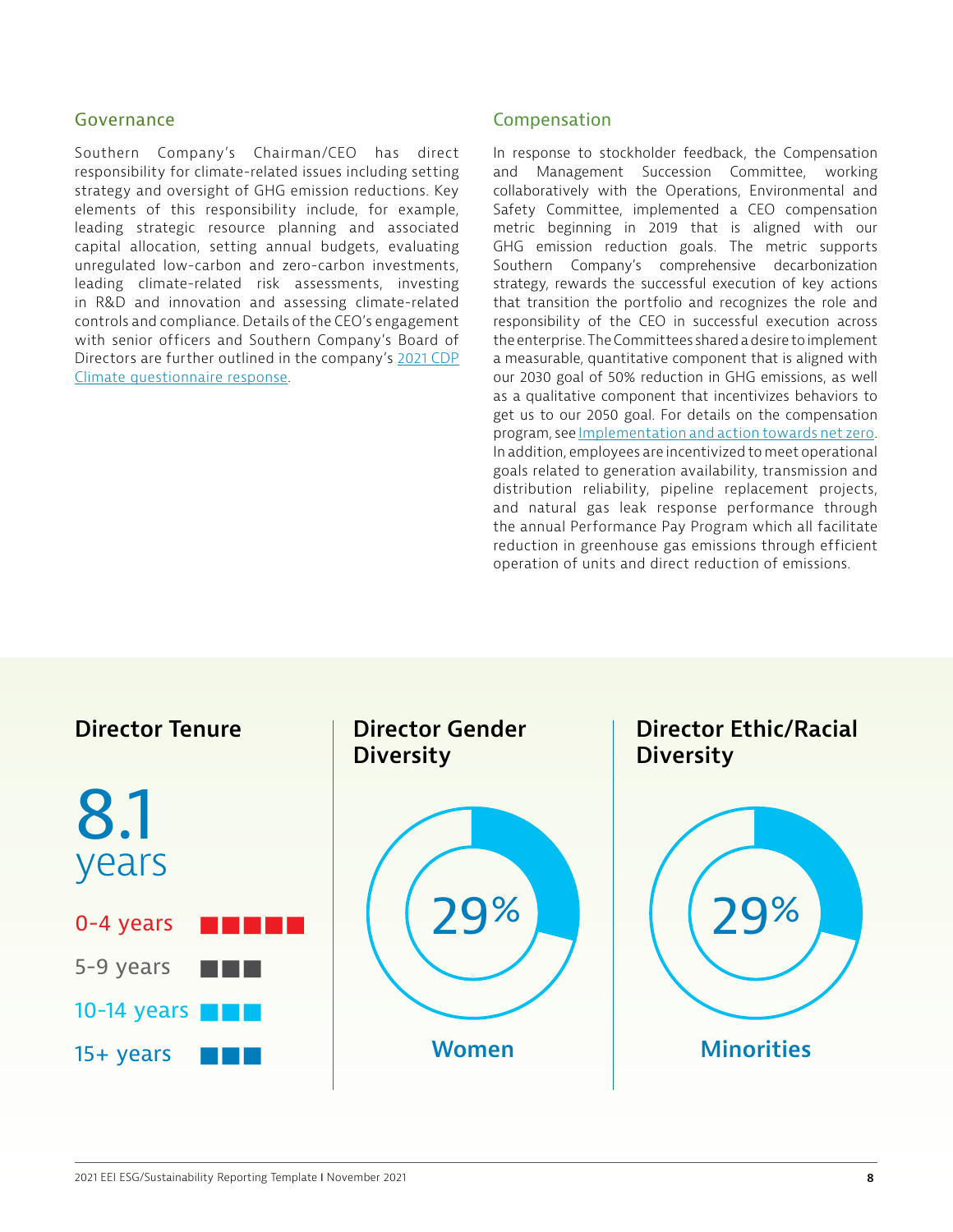#### **Board of Directors**

Southern Company's independent Directors provide substantive oversight to our management team on strategy and risk issues across the environmental, social and governance spectrum, including GHG emissions reduction efforts. Each committee of the Board has responsibility for key elements of risk oversight including future capital investments, stranded and physical asset risk, climate issues, human capital impacts, cybersecurity and policy advocacy.

Importantly, these matters are discussed regularly by our full Board of Directors and at Management Council meetings. In addition, our independent Directors are actively engaged in direct dialogue with key investors and other stakeholders on a variety of topics, including carbon strategy, policy engagement, human capital and executive compensation.

| <b>Audit Committee</b>                                        | Oversees Southern Company's financial reporting, audit process, internal controls<br>$\rangle$<br>and legal, regulatory and ethical compliance, which encompasses climate-related<br>controls and compliance issues.<br>Reviews and guides risk management policies that include climate-related risks.<br>$\mathcal{Y}$                                                                                                                          |
|---------------------------------------------------------------|---------------------------------------------------------------------------------------------------------------------------------------------------------------------------------------------------------------------------------------------------------------------------------------------------------------------------------------------------------------------------------------------------------------------------------------------------|
| <b>Business Security</b><br>and Resiliency                    | Reviews and evaluates cyber and physical risks posed to the Southern Company<br>$\lambda$<br>system's facilities and operations, including risks posed by severe weather events<br>and the Southern Company system's ability to withstand, mitigate and recover from<br>the effects of any such events.                                                                                                                                           |
| Compensation<br>and Management<br><b>Succession</b>           | Reviews and approves compensation plans and programs, including performance-<br>$\lambda$<br>based compensation awards that incorporate carbon reduction and other<br>environmental-related metrics.                                                                                                                                                                                                                                              |
| <b>Finance Committee</b>                                      | Reviews the financial strategy of and the strategic deployment of capital by<br>$\lambda$<br>Southern Company, which includes the company's carbon emissions reduction<br>strategy and the associated use of capital to accomplish the 2030 and 2050 GHG<br>emission reduction goals.<br>Reviews and guides annual budgets and business plans and oversees major capital<br>$\mathcal{Y}$<br>expenditures with respect to climate-related issues. |
| Operations,<br>Environmental<br>and Safety                    | Oversees strategy on climate-related and environmental and safety policy and<br>$\mathcal{Y}$<br>planning issues, including business strategies designed to reduce carbon emissions,<br>as well as programs and policies to protect the environment for employees,<br>customers, contractors, and the public.<br>Receives regular reports on a range of climate-related topics at each Committee<br>$\mathcal{Y}$<br>meeting.                     |
| Nominating,<br>Governance,<br>and Corporate<br>Responsibility | Oversees and reports to the full Board on the composition and competencies of<br>$\lambda$<br>the Board, including appropriate climate-related expertise, and its corporate<br>governance policies.                                                                                                                                                                                                                                               |

# Committes of the Southern Company Board of Directors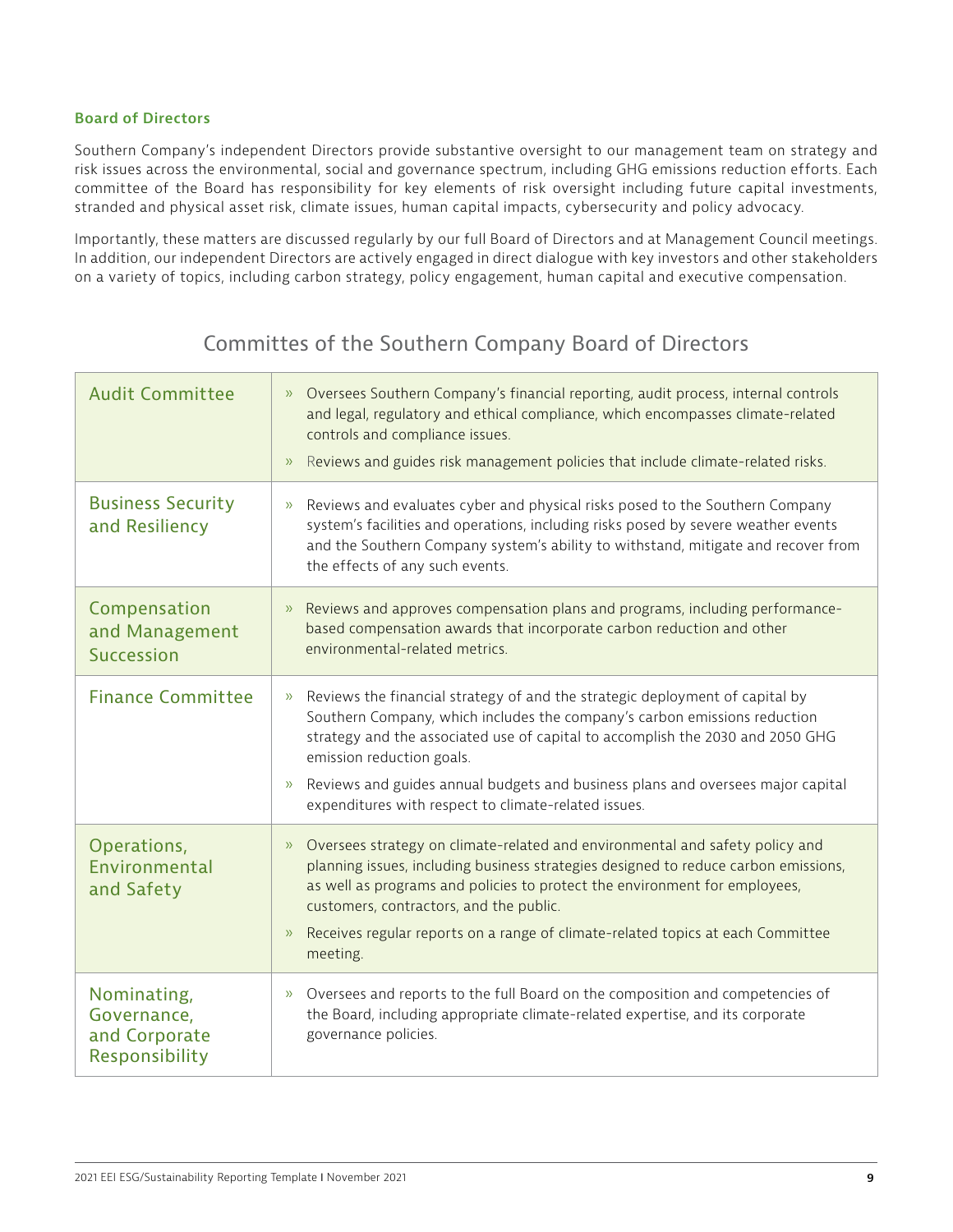### Cybersecurity

*Southern Company is fully committed to ensuring the security, reliability and resiliency of its critical infrastructure against both physical and cyber attacks. For cybersecurity in particular, Southern Company not only complies with government regulations and industry standards for cybersecurity, including the Critical Infrastructure Protection cybersecurity reliability standards, but regularly goes above and beyond those mandatory requirements. As evidence of Southern Company's industry-leading commitment to cybersecurity, the U.S. Department of Homeland Security (DHS) has granted Certification for Southern Company's cybersecurity risk management program under the Support Anti-terrorism by Fostering Effective Technologies Act of 2002 (SAFETY Act). Certification is the highest level of protection recognized under the SAFETY Act and is awarded after significant scrutiny of the covered technology along with evidence of proven effectiveness. This was the first such Certification granted by DHS for any company's internal cybersecurity risk management program.* 

*Such commitment begins with strong cybersecurity governance. Southern Company's Board of Directors has established its Business Security and Resiliency (BSR) Committee that meets at every regular Board meeting and*  is charged with oversight of risks related to cybersecurity and operational resiliency. The BSR Committee includes *Directors with an understanding of cyber issues and with high-level security clearances. Senior management also has high-level security clearances to ensure access to critical information, and the company participates in pilot programs with industry and government to share additional information and strengthen cybersecurity and business resiliency. Southern Company's CEO chairs the Electricity Subsector Coordinating Council (ESCC), which coordinates industry and federal government preparation for and response to potential national disasters and cyber attacks. In addition, Southern Company Gas has representation on the Oil & Natural Gas Subsector Coordinating Council (ONGSCC).*

*Southern Company protects its networks through a risk-based, "all threats" and "defense in depth" approach to identify, protect, detect, respond, and recover from cyber threats. Although many Southern Company networks are segmented, overall network security is a centralized "shared service" across the Southern Company system, led by the Technology Security Organization and the Chief Information Security Officer. Recognizing that no single technology, process or control can effectively prevent or mitigate all risks, Southern Company employs multiple technologies, processes, and controls, all working independently but as part of a cohesive strategy to minimize risk. This strategy is regularly tested through auditing, penetration testing, and other exercises designed to assess effectiveness.*

*Southern Company emphasizes both security and resiliency through business assurance and incident response plans designed to identify, evaluate, and remediate incidents when they occur. Southern Company utilizes a 24/7 Security Operations Center, which facilitates real-time situational awareness across the cyber-threat environment, and a robust Insider Threat Protection Program and Fusion Center that leverages cross-function information sharing to assess insider threat activity. Southern Company regularly reviews and updates its plans, policies, and technologies, and conducts regular training exercises and crisis management preparedness activities to test their effectiveness. These activities supplement the company's normal security awareness training programs for its employees.*

*Southern Company's cybersecurity program is increasingly leveraging intelligence sharing capabilities about emerging threats – within the energy industry, across other industries, with specialized vendors, and through publicprivate partnerships with government intelligence agencies. By engaging with both the Electricity Information Sharing and Analysis Center (E-ISAC) and the Downstream Natural Gas Information Sharing and Analysis Center (DNG-ISAC), Southern Company benefits from quality analysis and rapid sharing of security information across the energy sector. Such intelligence allows Southern Company to better detect and prevent emerging cyber threats before they materialize. Just as it tests its policies and plans internally, Southern Company also engages in external exercises such as GridEx to evaluate and address the preparedness of the industry as a whole.*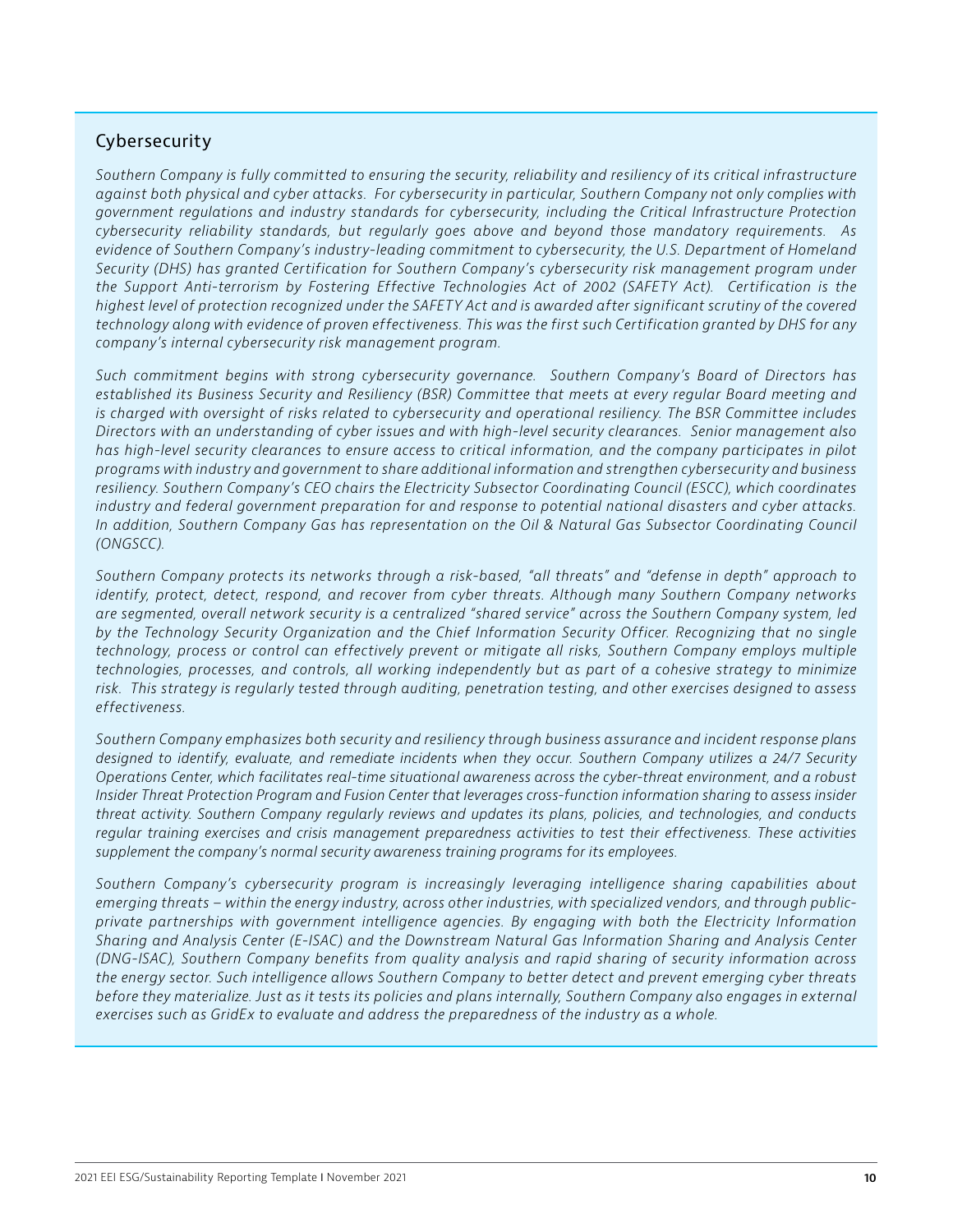| Index of links                                                 |                                                                                                                                                                                   |  |  |  |
|----------------------------------------------------------------|-----------------------------------------------------------------------------------------------------------------------------------------------------------------------------------|--|--|--|
| <b>Topic Areas</b>                                             | Links                                                                                                                                                                             |  |  |  |
| <b>Climate Goals and</b><br><b>Related Analysis</b>            | Implementation and action toward net zero<br>Planning for a low-carbon future report                                                                                              |  |  |  |
| Diversity, Equity,<br>and Inclusion (DEI)                      | <b>Be The Change</b><br><b>Moving to Racial Equity</b><br><b>Suppliers and Supplier Diversity</b>                                                                                 |  |  |  |
| Human Capital Management                                       | 2021 Proxy Statement                                                                                                                                                              |  |  |  |
| Research and Development (R&D) : Building the Future of Energy |                                                                                                                                                                                   |  |  |  |
| (Other) Company Info                                           | <b>Environmental, Social and Governance</b><br><b>Southern Company Accolades</b><br><b>Company Overview</b><br>Southern Company Research and Development                          |  |  |  |
| <b>News Highlights</b>                                         | Investing in the Future                                                                                                                                                           |  |  |  |
|                                                                | · Southern Company completes successful spinout of carbon offset startup<br>Cloverly                                                                                              |  |  |  |
|                                                                | Southern Company Gas, Electro-Active Technologies and T2M Global announce<br>collaborative project to accelerate progress in clean hydrogen                                       |  |  |  |
|                                                                | Southern Company makes founding investment in Elevate Future Fund to drive<br>diversity, equity, and inclusion in the energy industry                                             |  |  |  |
|                                                                | · Southern Company scores 100 percent on Disability Equality Index for the fifth<br>consecutive year                                                                              |  |  |  |
|                                                                | Southern Company earns top 20 national ranking of Companies for Diversity by<br>Diversitylnc, rising six spots from last year and marking six consecutive years of<br>recognition |  |  |  |
|                                                                | · Southern Company expects to achieve interim greenhouse gas emissions (GHG)<br>reduction goal significantly ahead of schedule                                                    |  |  |  |
|                                                                | · Southern Company joins other utilities in plans for electric vehicle charging<br>network                                                                                        |  |  |  |
|                                                                | · Southern Company takes foundational leadership role in hydrogen R&D effort                                                                                                      |  |  |  |
|                                                                | to achieve net-zero goals                                                                                                                                                         |  |  |  |
|                                                                | · Southern Company gets high marks for environmental transparency                                                                                                                 |  |  |  |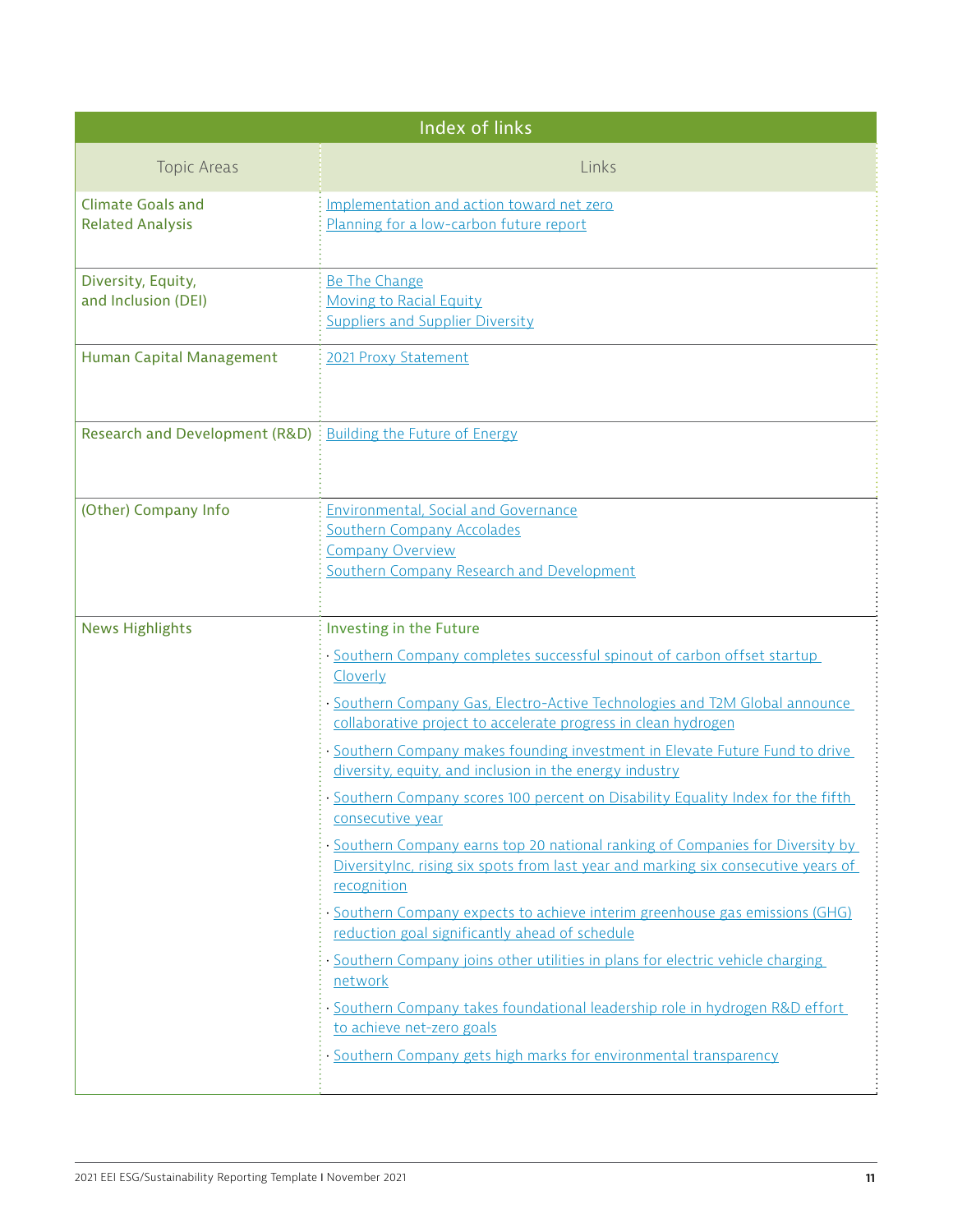| Index of links         |                                                                                                                                                         |  |  |  |
|------------------------|---------------------------------------------------------------------------------------------------------------------------------------------------------|--|--|--|
| <b>Topic Areas</b>     | Links                                                                                                                                                   |  |  |  |
| <b>News Highlights</b> | Investing in the Future<br>Southern Company earns perfect score in Human Rights Campaign Foundation's<br>2021 Corporate Equality Index                  |  |  |  |
|                        | Southern Company joins Apple in announcing launch of new digital learning hub,<br>global headquarters for innovation for HBCUs                          |  |  |  |
|                        | Southern Company Becomes the First Large Cap Utility in the U.S. to Publish a<br><b>Sustainable Financing Framework</b>                                 |  |  |  |
|                        | Southeast electric providers to create advanced bilateral market platform                                                                               |  |  |  |
|                        | Southern Company Recognized As Nation's Most Transparent Utility                                                                                        |  |  |  |
|                        | Southern Company announces internal fleet electrification goal                                                                                          |  |  |  |
|                        | Southern Company recognized as 2020 SEPA Utility Business Models Power<br>Player of the Year                                                            |  |  |  |
|                        | Southern Company announces transition to net-zero carbon emissions goal                                                                                 |  |  |  |
|                        | National Carbon Capture Center expands testing of carbon capture for negative<br>carbon technologies                                                    |  |  |  |
|                        | Southern Company Announces \$50 million Initiative for Students at Historically<br><b>Black Colleges and Universities</b>                               |  |  |  |
|                        | <b>Renewables</b>                                                                                                                                       |  |  |  |
|                        | · Southern Power acquires Glass Sands Wind Facility                                                                                                     |  |  |  |
|                        | · Southern Power acquires Deuel Harvest Wind Farm                                                                                                       |  |  |  |
|                        | Southern Power to add Battery Energy Storage Resources to two California<br>Solar Projects                                                              |  |  |  |
|                        | Southern Company Gas grows leadership team to focus on climate action,<br>innovation and renewable natural gas strategy                                 |  |  |  |
|                        | Southern Company Gas assumes control of Meadow Branch renewable natural<br>gas facility, launches new subsidiary to increase access to sustainable fuel |  |  |  |
|                        | · Nicor Gas receives approval for renewable natural gas pilot program                                                                                   |  |  |  |
|                        | · Georgia Power Solar Growth Remains Strong                                                                                                             |  |  |  |
|                        | · Alabama Power receives approval for solar facility in Butler County                                                                                   |  |  |  |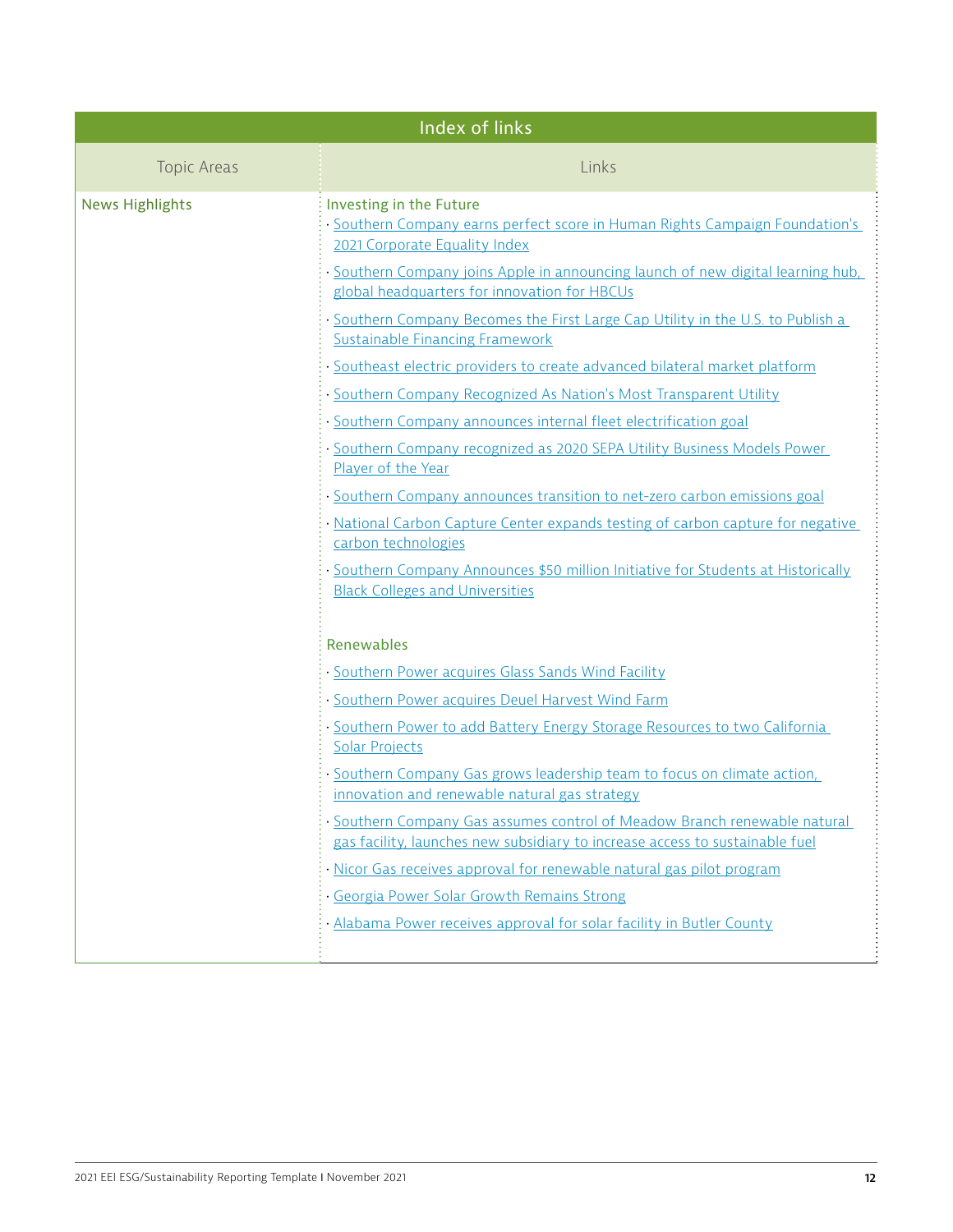#### **Quantitive Information - Portfolio**

Parent Company: Operating Company(s):

#### Southern Company

State(s) of Operation: Business Type(s):

Alabama Power, Georgia Power, Mississippi Power, Southern Power, Southern Nuclear, Southern Company Gas, PowerSecure

Vertically Integrated

Both regulated and deregulated

August 2021

Retail Electric Provider: Alabama, Georgia, and Mississippi; Wholesale Electric Provider: Alabama, California, Georgia, Maine, Minnesota, Nevada, New Mexico, North Carolina, Oklahoma, and Texas; Natural Gas Distribution: California, Georgia, Illinois, Louisiana, Maryland, New Hampshire, New Jersey, Tennessee, Texas, and Virginia

State(s) with RPS Programs: California, Illinois, Maine, Maryland, Minnesota, Nevada, New Hampshire, New Mexico, North Carolina, and Texas Regulatory Environment:

Report Date:

Current Year 2007 2019 2020 Ref No. **Baseline Actual Actual Actual Actual Actual Actual Actual Actual Actual** Actual Actual Actual Actual Actual 1 Owned Nameplate Generation Capacity at end of year (MW)<sup>1,2</sup> and the state of the definition of the definition of the definition of the definition of the definition of the definition of the definition of the definition o 1.1 Coal Coal 21,097 11,779 11,109 1.2 Natural Gas/Petroleum and the control of the control of the control of the control of the control of the control of the control of the control of the control of the control of the control of the control of the control 1.3 Nuclear 3,680 3,680 3,680 3,680 3,680 3,680 3,680 3,680 3,680 3,680 3,680 3,680 3,680 3,680 3,680 3,680 3, 1.5 1.5.1 Biomass/Biogas **1.5.1 Biomass/Biogas** 1.5.1 Biomass/Biogas 1.5.1 Biomass/Biogas 1.5.1 Biomass/Biogas 1.5 1.5.2 **Geothermal 1.5.2 Geothermal 1.5.2 C 27 C 27 C 27 C** 1.5.3 **By September 2,758** 2,758 2,758 2,758 2,758 2,758 2,758 2,758 2,758 2,758 2,758 2,758 2,758 2,758 1 2,758 1.5.4 Solar - 2,620 2,701 1.5.5 Wind 2,054 2,110 1.6 Other<sup>3</sup> 17 17 17 17 2 2.1 Coal Coal 2.1 Coal 2.1 Coal 2.1 Coal 2.1 Coal 2.1 Coal 2.1 Coal 2.1 Coal 2.1 Coal 2.1 Coal 2.1 Coal 2.1 Co 2.2 31,812,893 96,071,983 92,184,968 Natural Gas/Petroleum 2.3 i Nuclear 2009,204 i 30,386,885 and 28,597,842 i 30,099,204 i 30,386,885  $2.5$ 2.5.1 Biomass/Biogas 84,619 Biomass/Biogas 84,619 Biomass/Biogas 84,619 Biomass/Biogas 84,619 Biomass/Biogas 84,619 2.5.3 Bydroelectric **2.5.3 Bydroelectric** 2.915,528 Bydroelectric **2.915,528** Bydroelectric 2.5.4 Solar - 5,858,418 5,876,413 2.5.5 Wind 2.5.5 Wind 2.5.5 Wind 2.5.5 Wind 2.5.5 Wind 2.5.5 Wind 2.5.5 Wind 2.5.5 Wind 2.5.5 Wind 2.5.5 Wind 2.5 Minutes 2.5.5 Wind 2.5 Minutes 2.5 Minutes 2.5 Minutes 2.5 Minutes 2.5 Minutes 2.5 Minutes 2.5 Minutes 2.5 M 2.6 Other<sup>3</sup> - Alexander Christian Christian Christian Christian Christian Christian Christian Christian Christian Christian Christian Christian Christian Christian Christian Christian Christian Christian Christian Christi 2.1.ii Coal - - - 2.2.ii <mark>|</mark> Natural Gas/Petroleum | 1,151,172 | 1,092,963 2.3.ii Nuclear - - - 2.5.ii - - - Total Renewable Energy Resources 2.5.1.ii - 1,703,851 2,288,428 2.5.2.ii Geothermal and the contract of the contract of the contract of the contract of the contract of the contract of the contract of the contract of the contract of the contract of the contract of the contract of the co 2.5.3.ii - - - 2.5.4.ii Solar - 1,215,307 2,558,206 2.5.5.ii | Wind - 2,314,385 | 2,395,556 | 2,395,556 | 2,395,556 | 2,395,556 | 2,395,556 | 2,395,556 | 2,395,556 2.6.ii Other<sup>4</sup> 5,011,582 3 3.1 **Total Annual Capital Expenditures (nominal dollars)** (and the state of the state of the state of the state of the state of the state of the state of the state of the state of the state of the state of the state of the 3.2 - \$418,347 \$255,322 Incremental Annual Electricity Savings from EE Measures (MWh) 3.3 contract and the state of the state of the state of the state of the state of the state of the state of the state of the state of the state of the state of the state of the state of the state of the state of the state 4 4.1 Commercial 69 Commercial Commercial Commercial Service Commercial Commercial Service Commercial Service Commercial Service Commercial Service Commercial Commercial Service Commercial Service Commercial Commercial Comme 4.2 Industrial 17,000 17,000 17,000 17,000 17,000 17,000 17,000 17,000 17,000 17,000 17,000 17,000 17,000 17,000 Portfolio Total Renewable Energy Resources Biomass/Biogas Geothermal Hydroelectric Biomass/Biogas Net Generation for the data year  ${(MWh)}^2$ Total Renewable Energy Resources Hydroelectric Purchased Net Generation for the data year (MWh)<sup>2</sup> Biomass/Biogas Geothermal Hydroelectric Capital Expenditures and Energy Efficiency (EE) Retail Electric Customer Count (at end of year)

4.3 <mark>, Residential 3,756,040 , 3,756,040 , 3,688,000 , 3,741,000</mark>

1 As reported in 2021 CDP Climate questionnaire.

2 This information represents wholesale generation owned or purchased by Southern and not generation to serve any particular retail loads. For generation from a renewable source, to the extent Southern receives the renewable energy credits (RECs) from those sources, they retain the right to use such energy and RECs to serve their customers with renewable energy or to sell the energy and RECs, bundled or separately, to third parties. The ultimate purchaser or users of the RECs have the exclusive right to claim that the

3 Other represents fuel cells.

4 For purchased net generation, other represents indeterminate pool purchases.

5 As reported in EIA Form 861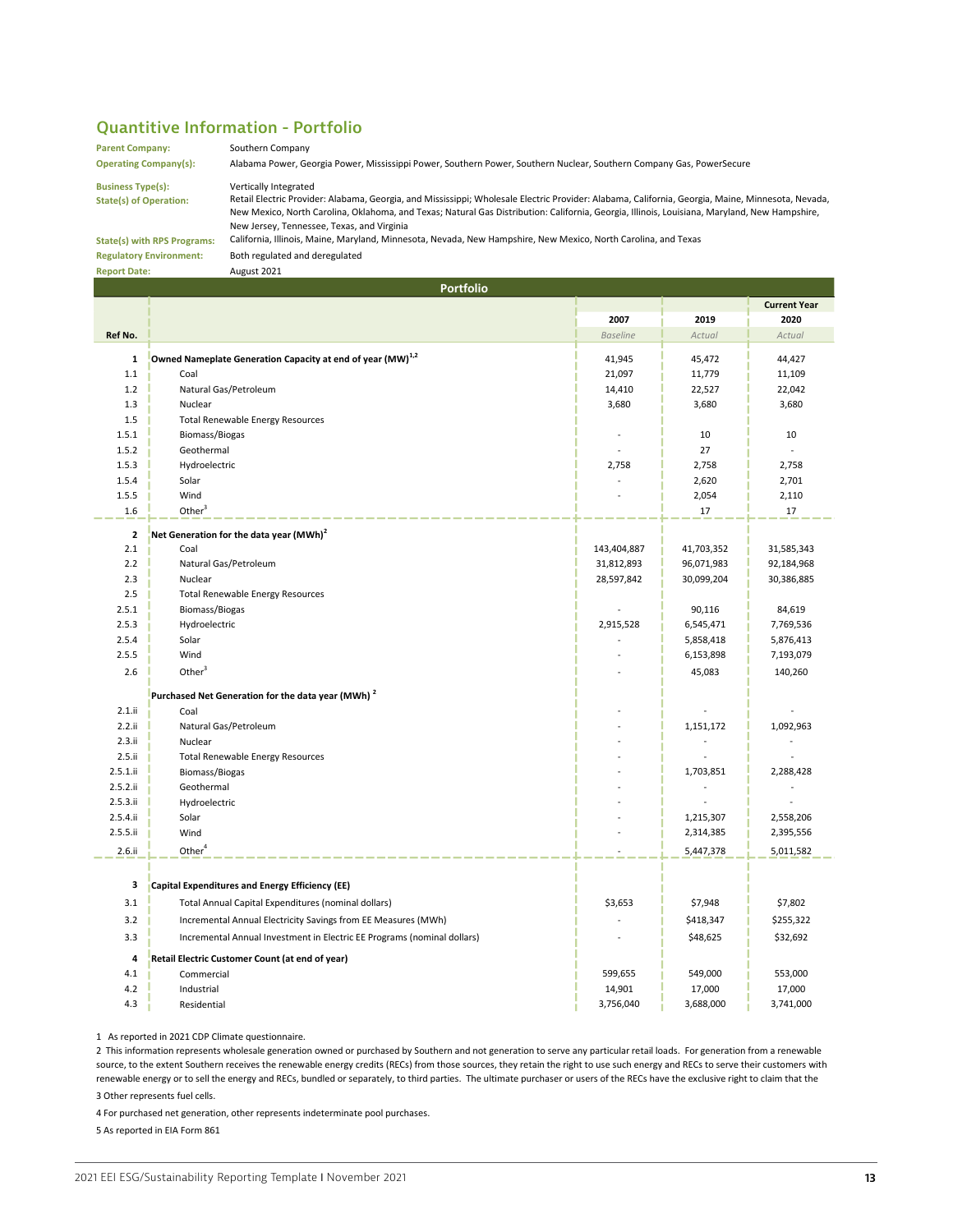#### **Quantitive Information - Emmisions**

Southern Company Vertically Integrated Parent Company: Operating Company(s): State(s) of Operation: Business Type(s): Retail Electric Provider: Alabama, Georgia, and Mississippi; Wholesale Electric Provider: Alabama, California, Georgia, Maine, Minnesota, Nevada, New Mexico, North Carolina, Oklahoma, and Texas; Natural Gas Distribution: California, Georgia, Illinois, Louisiana, Maryland, New Hampshire, New Jersey, Tennessee, Texas, and Virginia Alabama Power, Georgia Power, Mississippi Power, Southern Power, Southern Nuclear, Southern Company Gas, PowerSecure

Regulatory Environment: Report Date:

August 2021 Both regulated and deregulated State(s) with RPS Programs: California, Illinois, Maine, Maryland, Minnesota, Nevada, New Hampshire, New Mexico, North Carolina, and Texas

|              | <b>Emissions</b>                                                                                                |                 |             |                     |
|--------------|-----------------------------------------------------------------------------------------------------------------|-----------------|-------------|---------------------|
|              |                                                                                                                 |                 |             | <b>Current Year</b> |
|              |                                                                                                                 | 2007            | 2019        | 2020                |
| Ref No.      |                                                                                                                 | <b>Baseline</b> | Actual      | Actual              |
|              |                                                                                                                 |                 |             |                     |
| 5            | GHG Emissions: Carbon Dioxide (CO <sub>2</sub> ) and Carbon Dioxide Equivalent (CO <sub>2</sub> e) <sup>1</sup> |                 |             |                     |
|              |                                                                                                                 |                 |             |                     |
| 5.1          | <b>Owned Generation</b>                                                                                         |                 |             |                     |
| 5.1.1        | Carbon Dioxide (CO <sub>2</sub> )                                                                               |                 |             |                     |
| 5.1.1.1      | Total Owned Generation CO <sub>2</sub> Emissions (million MT)                                                   | 151             | 82.7        | 70.0                |
| 5.1.1.2      | Total Owned Generation CO <sub>2</sub> Emissions Intensity (MT/Net MWh)                                         | 0.729           | 0.443       | 0.400               |
| 5.1.2        | Carbon Dioxide Equivalent (CO <sub>2</sub> e)                                                                   |                 |             |                     |
| 5.1.2.1      | Total Owned Generation CO <sub>2</sub> e Emissions (million MT)                                                 | 152             | 83.1        | 70.3                |
| 5.1.2.2      | Total Owned Generation CO <sub>2</sub> e Emissions Intensity (MT/Net MWh)                                       | 0.736           | 0.446       | 0.401               |
| 5.2          | <b>Purchased Power</b>                                                                                          |                 |             |                     |
| 5.2.2        | Carbon Dioxide Equivalent (CO <sub>2</sub> e)                                                                   |                 |             |                     |
| 5.2.2.1      | Total Purchased Generation CO <sub>2</sub> e Emissions (million MT)                                             |                 | 3.3         | 2.7                 |
| 5.2.2.2      | Total Purchased Generation CO <sub>2</sub> e Emissions Intensity (MT/Net MWh)                                   |                 | 0.276       | 0.205               |
|              |                                                                                                                 |                 |             |                     |
| 5.3          | <b>Owned Generation + Purchased Power</b>                                                                       |                 |             |                     |
| 5.3.2        | Carbon Dioxide Equivalent (CO <sub>2</sub> e)                                                                   |                 |             |                     |
| 5.3.2.1      | Total Owned + Purchased Generation CO <sub>2</sub> e Emissions (million MT)                                     | N/A             | 86.4        | 73.1                |
| 5.3.2.2      | Total Owned + Purchased Generation CO <sub>2</sub> e Emissions Intensity (MT/Net MWh)                           |                 | 0.435       | 0.388               |
| 5.4          | Non-Generation CO <sub>2</sub> e Emissions of Sulfur Hexafluoride (SF6)                                         |                 |             |                     |
| 5.4.1        | CO <sub>2</sub> e emissions of sulfur hexafluoride (million MT)                                                 | 0.093           | 0.038       | 0.068               |
| 5.4.2        | Leak rate of $CO2e$ emissions of SF6 (million MT/Net MWh)                                                       |                 | 0.0002      | 0.0004              |
|              |                                                                                                                 |                 |             |                     |
| 6            | Nitrogen Oxide (NO <sub>v</sub> ), Sulfur Dioxide (SO <sub>2</sub> ), Mercury (Hg)                              |                 |             |                     |
| 6.1          | Generation basis for calculation (MWh) <sup>2</sup>                                                             | 206,731,150     | 186,567,525 | 175,221,103         |
| 6.2          | Nitrogen Oxide (NO <sub>x</sub> )                                                                               |                 |             |                     |
| 6.2.1        | Total NOx Emissions (thousand MT)                                                                               | 192             | 32          | 24                  |
| 6.2.2        | Total NOx Emissions Intensity (MT/Net MWh) <sup>2</sup>                                                         | 0.000927        | 0.000169    | 0.000136            |
|              |                                                                                                                 |                 |             |                     |
| 6.3          | Sulfur Dioxide (SO <sub>2</sub> )                                                                               |                 |             |                     |
| 6.3.1        | Total SO2 Emissions (thousand MT)                                                                               | 920.0           | 15          | 9                   |
| 6.3.2        | Total SO2 Emissions Intensity (MT/Net MWh) <sup>2</sup>                                                         | 0.004450        | 0.000082    | 0.000049            |
|              |                                                                                                                 |                 |             |                     |
| 6.4<br>6.4.1 | Mercury (Hg)                                                                                                    |                 | 137         | 94                  |
|              | Total Hg Emissions (kg)                                                                                         | 3,995           |             |                     |
| 6.4.2        | Total Hg Emissions Intensity (kg/Net MWh) <sup>2</sup>                                                          | 0.0000190       | 0.0000007   | 0.0000005           |

Occasionally, due to timing of data reports, additional information becomes available after report issuance. In these cases, we strive to update both current and prior data points when appropriate. Southern Company seeks to provide the most recent and accurate data in each of its voluntary sustainability reports.

1 See "Implementation and action toward net zero" https://www.southerncompany.com/content/dam/southern-company/pdf/public/Net-zero-report.pdf

2 Generation values used in intensity calculations may vary based on associated regulatory reporting program requirements.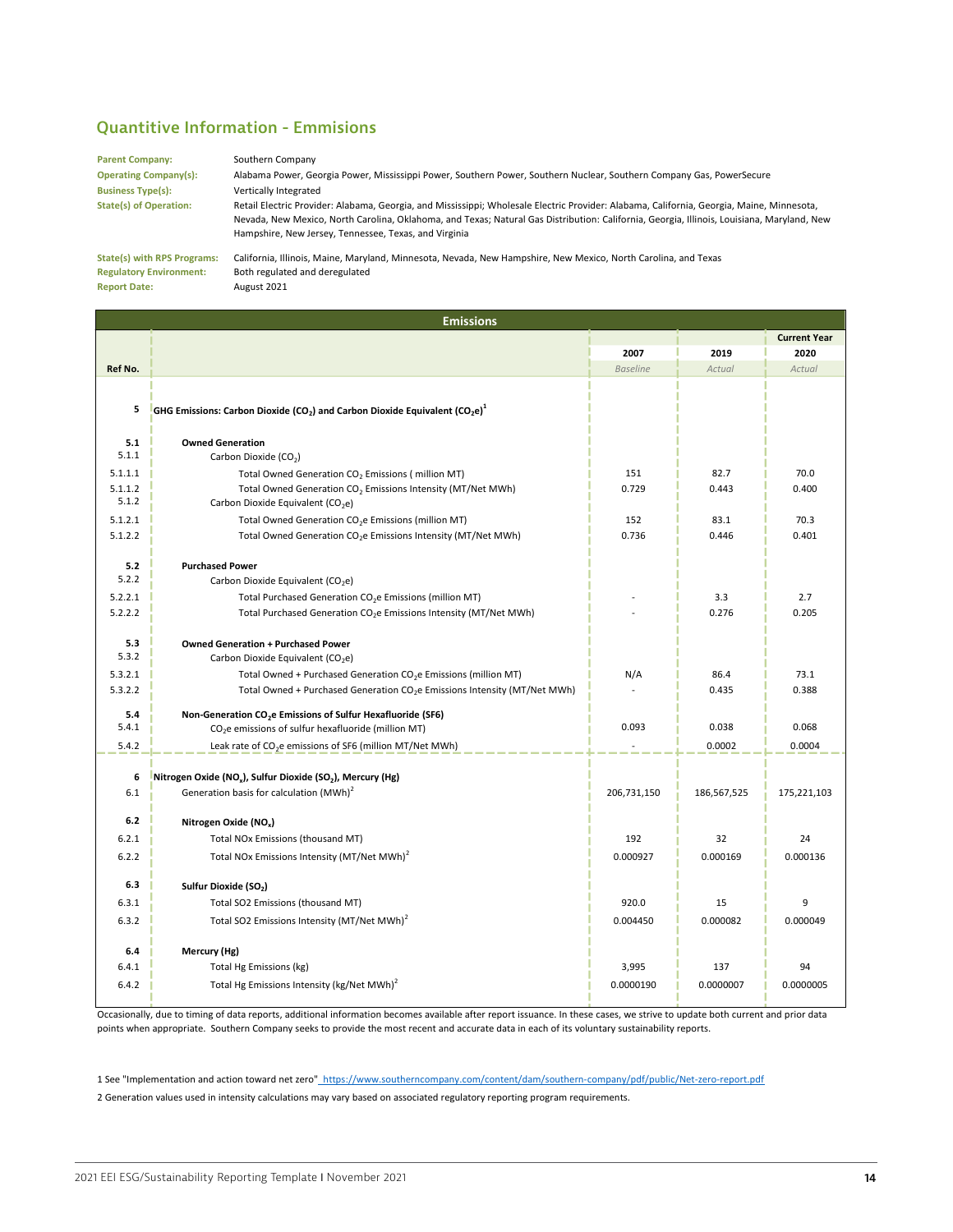#### **Quantitive Information - Resources**

| <b>Parent Company:</b>         | Southern Company                                                                                                                                                                                                                                                                                                                                 |
|--------------------------------|--------------------------------------------------------------------------------------------------------------------------------------------------------------------------------------------------------------------------------------------------------------------------------------------------------------------------------------------------|
| <b>Operating Company(s):</b>   | Alabama Power, Georgia Power, Mississippi Power, Southern Power, Southern Nuclear, Southern Company Gas, PowerSecure                                                                                                                                                                                                                             |
| <b>Business Type(s):</b>       | Vertically Integrated                                                                                                                                                                                                                                                                                                                            |
| <b>State(s) of Operation:</b>  | Retail Electric Provider: Alabama, Georgia, and Mississippi; Wholesale Electric Provider: Alabama, California, Georgia, Maine, Minnesota, Nevada,<br>New Mexico, North Carolina, Oklahoma, and Texas; Natural Gas Distribution: California, Georgia, Illinois, Louisiana, Maryland, New Hampshire,<br>New Jersey, Tennessee, Texas, and Virginia |
| State(s) with RPS Programs:    | California, Illinois, Maine, Maryland, Minnesota, Nevada, New Hampshire, New Mexico, North Carolina, and Texas                                                                                                                                                                                                                                   |
| <b>Regulatory Environment:</b> | Both regulated and deregulated                                                                                                                                                                                                                                                                                                                   |
| <b>Report Date:</b>            | August 2021                                                                                                                                                                                                                                                                                                                                      |

|         | <b>Resources</b>                                                               |                 |         |                     |
|---------|--------------------------------------------------------------------------------|-----------------|---------|---------------------|
|         |                                                                                |                 |         | <b>Current Year</b> |
|         |                                                                                | 2007            | 2019    | 2020                |
| Ref No. |                                                                                | <b>Baseline</b> | Actual  | Actual              |
| 7       | <b>Human Resources</b>                                                         |                 |         |                     |
| 7.1     | <b>Total Number of Employees</b>                                               | 26,742          | 27,943  | 27,700              |
| 7.2     | Percentage of Women in Total Workforce                                         |                 |         | 25 %                |
| 7.3     | Percentage of Minorities in Total Workforce                                    | $\sim$          |         | 28 %                |
| 7.4     | Total Number on Board of Directors/Trustees                                    | 12              | 14      | 13                  |
| 7.5     | Percentage of Women on Board of Directors/Trustees                             | 17%             | 14 %    | 23 %                |
| 7.6     | Percentage of Minorities on Board of Directors/Trustees                        | 17%             | 21%     | 31%                 |
| 7.7     | <b>Employee Safety Metrics</b>                                                 |                 |         |                     |
| 7.7.1   | Recordable Incident Rate                                                       |                 | 1.37    | 1.11                |
| 7.7.2   | Lost-time Case Rate                                                            |                 | 0.26    | 0.39                |
| 7.7.3   | Days Away, Restricted, and Transfer (DART) Rate                                |                 | 0.78    | 0.81                |
| 7.7.4   | <b>Work-related Fatalities</b>                                                 |                 | 0.00    | 0.00                |
| 8       | <b>Fresh Water Resources</b>                                                   |                 |         |                     |
| 8.1     | Water Withdrawals - Consumptive (Millions of Gallons)                          |                 | 75,974  | 71,606              |
| 8.2     | Water Withdrawals - Non-Consumptive (Millions of Gallons)                      |                 | 869,360 | 679,900             |
| 8.1     | Water Withdrawals - Consumptive (Millions of Gallons/Net MWh) <sup>1</sup>     |                 | 0.0004  | 0.0004              |
| 8.2     | Water Withdrawals - Non-consumptive (Millions of Gallons/Net MWh) <sup>1</sup> |                 | 0.005   | 0.004               |
| 9       | <b>Waste Products</b>                                                          |                 |         |                     |
| 9.1     | Amount of of Hazardous Waste Manifested for Disposal (MT)                      |                 | 258     | 196                 |
| 9.2     | Percent of Coal Combustion Products Beneficially Used                          |                 | 0.97    | 0.93                |

<sup>1</sup> Generation values used in intensity calculations may vary based on associated regulatory reporting program requirements.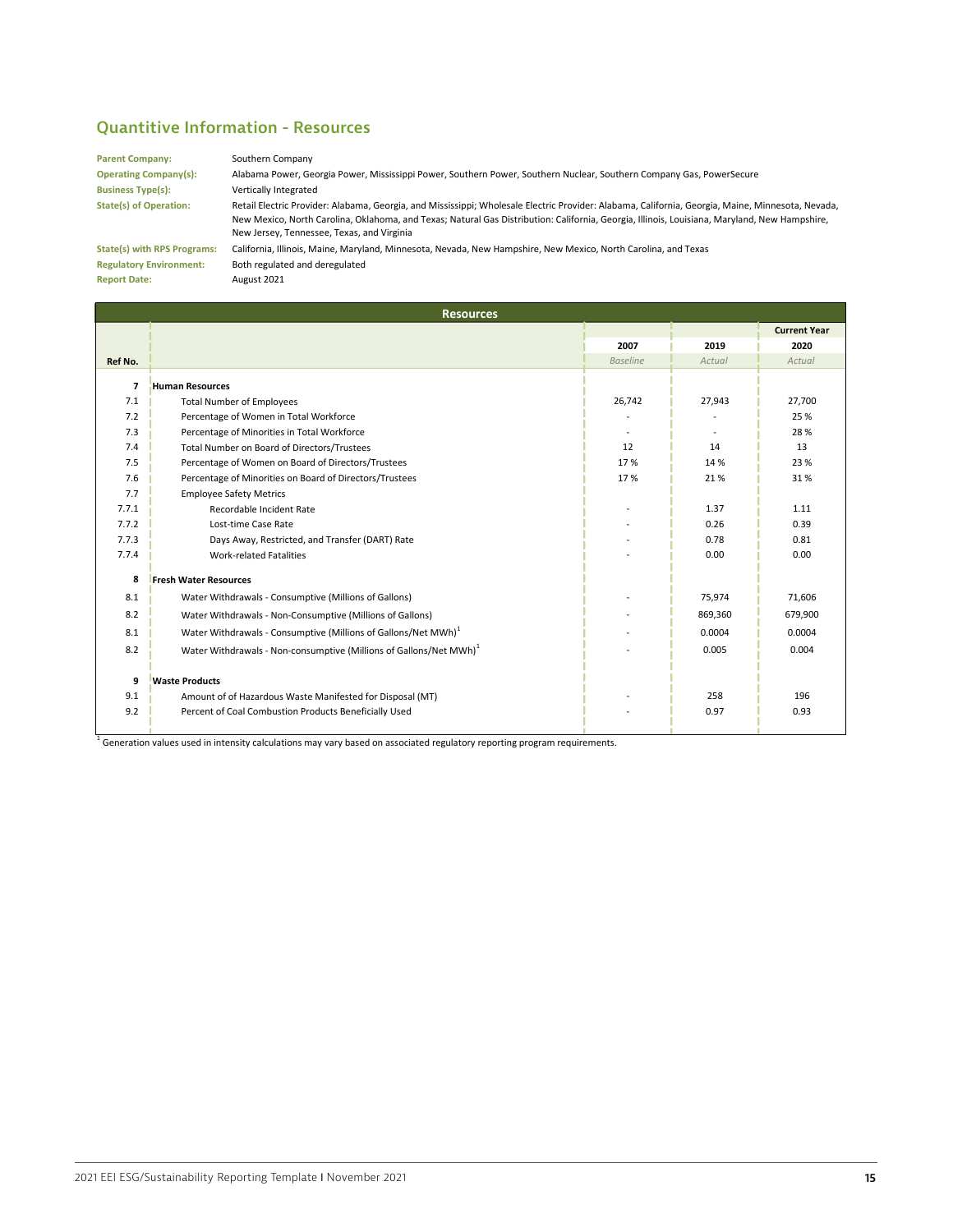#### Quantitative Information - Gas Company ESG/Sustainabilty

| <b>Parent Company:</b>   | Southern Company                                                                                                                |
|--------------------------|---------------------------------------------------------------------------------------------------------------------------------|
| <b>Operating</b>         | Southern Company Gas                                                                                                            |
| <b>Business Type(s):</b> | Vertically Integrated                                                                                                           |
| State(s) of              | Natural Gas Utilities: Georgia, Tennessee, Illinois, Virginia;                                                                  |
| <b>Operation:</b>        | Wholesale: Texas, Illinois; Midstream: California, Texas, Louisana;                                                             |
|                          | Retail: Illinois, Michigan, Ohio, Pennsylvania, Maryloand, Tennessee, North Carolina, South Carolina, Alabama, Georgia, Florida |
| Regulatory               | Both regulated and deregulated                                                                                                  |

Report Date:

| <b>Natural Gas Distribution</b> |                                                                                                                   |             |             |                     |
|---------------------------------|-------------------------------------------------------------------------------------------------------------------|-------------|-------------|---------------------|
|                                 |                                                                                                                   |             |             | <b>Current Year</b> |
|                                 |                                                                                                                   | 2018        | 2019        | 2020                |
| Ref No.                         |                                                                                                                   | Actual      | Actual      | Actual              |
|                                 | METHANE EMISSIONS AND MITIGATION FROM DISTRIBUTION MAINS                                                          |             |             |                     |
| 1.1                             | Number of Gas Distribution Customers                                                                              |             | 4,198,515   | 4,249,692           |
| 1.2                             | Distribution Mains in Service                                                                                     |             |             |                     |
| 1.2.1                           | Plastic (miles)                                                                                                   | 35,361      | 35,958      | 36.471              |
| 1.2.2                           | Cathodically Protected Steel - Bare & Coated (miles)                                                              | 37,389      | 37,143      | 36,986              |
| 1.2.3                           | Unprotected Steel - Bare & Coated (miles)                                                                         | 170         | 198         | 155                 |
| 1.2.4                           | Cast Iron / Wrought Iron - without upgrades (miles)                                                               | 2.00        |             |                     |
| 1.3                             | Plan/Commitment to Replace / Upgrade Remaining Miles of Distribution Mains (# years to complete)                  |             |             |                     |
| 1.3.1                           | Unprotected Steel (Bare & Coated) (# years to complete)                                                           |             |             |                     |
| 1.3.2                           | Cast Iron / Wrought Iron (# years to complete)                                                                    |             |             |                     |
| 12.                             | <b>IDISTRIBUTION CO2e FUGITIVE EMISSIONS</b>                                                                      |             |             |                     |
| 2.1                             | CO2e Fugitive Methane Emissions from Gas Distribution Operations (thousand metric tons)                           | 339         | 340         | 336                 |
| 2.2                             | CH4 Fugitive Methane Emissions from Gas Distribution Operations (thousand metric tons) <sup>1</sup>               | 14          | 14          | 13                  |
| 2.2.1                           | CH4 Fugitive Methane Emissions from Gas Distribution Operations (MMSCF/year)                                      | 706         | 708         | 700                 |
| 2.3                             | Annual Natural Gas Throughput from Gas Distribution Operations in thousands of standard cubic feet (Mscf/year)    | 832,000,000 | 825,000,000 | 777,000,000         |
| 2.3.1                           | Annual Methane Gas Throughput from Gas Distribution Operations in millions of standard cubic feet (MMscf/year)    | 790,000     | 784,000     | 738,000             |
| 2.4                             | Fugitive Methane Emissions Rate (Percent MMscf of Methane Emissions per MMscf of Methane Throughput) <sup>1</sup> | 0.09%       | 0.09%       | 0.09%               |
|                                 |                                                                                                                   |             |             |                     |

1 The methane emissions data provided represents only the sources that GHGRP requires. Southern Company Gas also calculates total emissions using additional methane fugitive sources and is providing that data below for<br>con

2.3.1 Annual Methane Gas Throughput from Gas Distribution Operations in millions of standard cubic feet (MMscf/year) 790,000 784,000 738,000 CH4 Fugitive Methane Emissions from Gas Distribution Operations (metric tons) Fugitive Methane Emissions Rate (Percent MMscf of Methane Emissions per MMscf of Methane Throughput) CH4 Fugitive Methane Emissions from Gas Distribution Operations (metric tons) Fugitive Methane Emissions Rate (Percent MMscf of Methane Emissions per MMscf of Methane Throughput)

 25,537 25,537 0.181 % 0.181 %